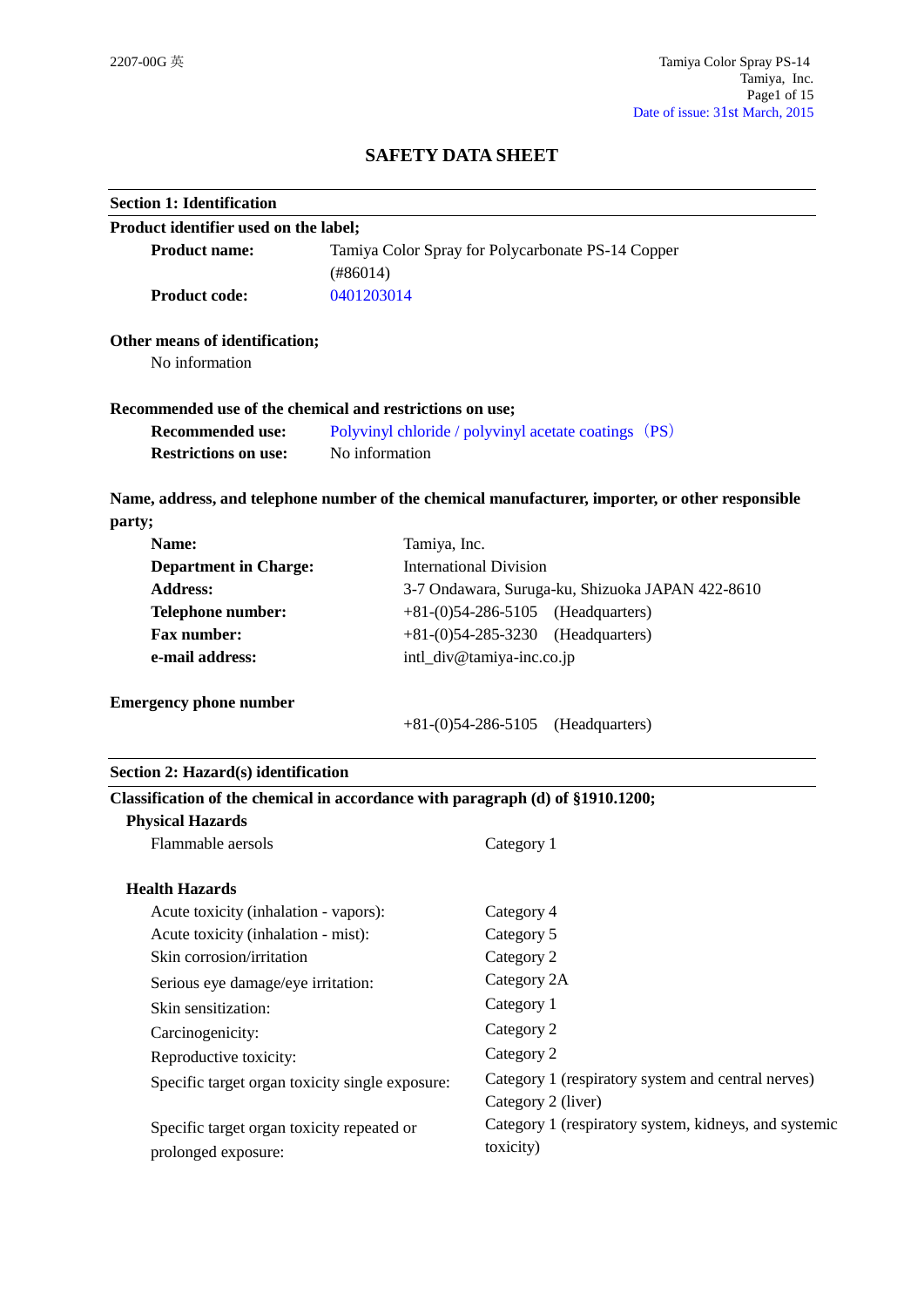## **Environmental Hazards**

Hazardous to the aquatic environment (acute) Category 3

## **Other Hazards**

Contact of liquefied gas with skin may cause frostbite.

# **Signal word, hazard statement(s), symbol(s) and precautionary statement(s) in accordance with paragraph (f) of §1910.1200;**

## **Symbol(s)**



| <b>Signal word</b>                | <b>Danger</b>                                                  |
|-----------------------------------|----------------------------------------------------------------|
| <b>Hazard Statement(s)</b>        | H222: Extremely flammable aerosol                              |
|                                   | H229: Pressurized container: may burst if heated               |
|                                   | H315: Causes skin irritation                                   |
|                                   | H317: May cause an allergic skin reaction                      |
|                                   | H319: Causes serious eye irritation                            |
|                                   | H332: Harmful if inhaled                                       |
|                                   | H333: May be harmful if inhaled                                |
|                                   | H351: Suspected of causing cancer                              |
|                                   | H361: Suspected of damaging fertility or the unborn child      |
|                                   | H370: Causes damage to organs respiratory system and central   |
|                                   | nerves)                                                        |
|                                   | H371: May cause damage to organs (liver)                       |
|                                   | H372: Causes damage to organs (respiratory system, kidneys,    |
|                                   | and systemic toxicity) through prolonged or repeated exposure  |
|                                   | H402: Harmful to aquatic life                                  |
| <b>Precautionary Statement(s)</b> |                                                                |
| [Prevention]                      | P201: Obtain special instructions before use.                  |
|                                   | P202: Do not handle until all safety precautions have been     |
|                                   | read and understood.                                           |
|                                   | P210: Keep away from heat/sparks/open flames/hot surfaces. -   |
|                                   | No smoking.                                                    |
|                                   | P211: Do not spray on an open flame or other ignition source.  |
|                                   | P233: Keep container tightly closed.                           |
|                                   | P240: Ground/bond container and receiving equipment.           |
|                                   | P241: Use explosion-proof electrical/ventilating/              |
|                                   | lighting/equipment.                                            |
|                                   | P242: Use only non-sparking tools.                             |
|                                   | P243: Take precautionary measures against static discharge.    |
|                                   | P251: Pressurized container: Do not pierce or burn, even after |
|                                   | use.                                                           |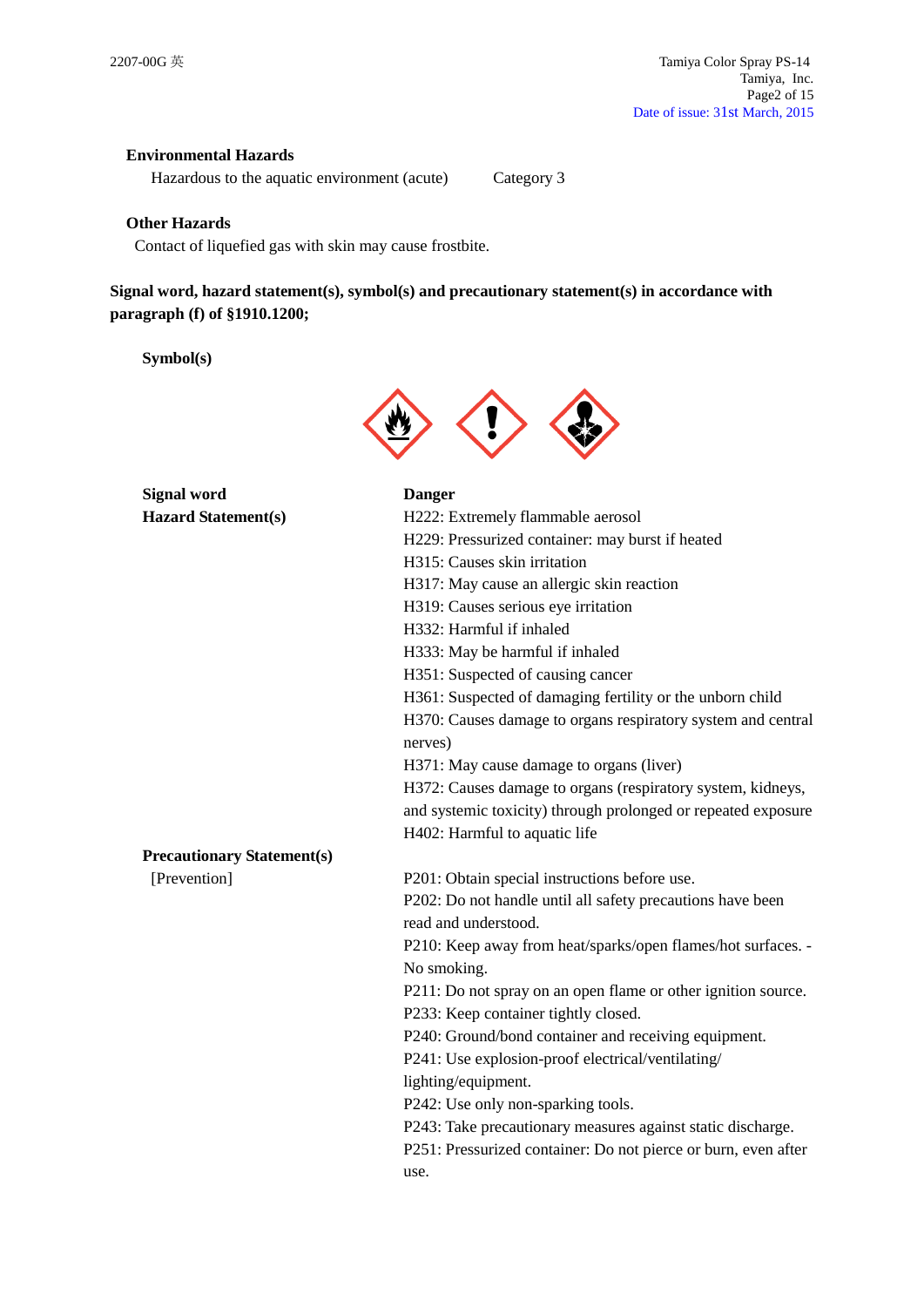| Date of Issue: 51 St March, 2015                               |
|----------------------------------------------------------------|
| P260: Do not breathe dust/fume/gas/mist/ vapors/spray.         |
| P264: Wash hands thoroughly after handling.                    |
| P270: Do not eat, drink or smoke when using this product.      |
| P271: Use only outdoors or in a well-ventilated area.          |
| P272: Contaminated work clothing must not be allowed out of    |
| the workplace.                                                 |
| P273: Avoid release to the environment.                        |
| P280: Wear protective gloves/protective clothing/eye           |
| protection/face protection.                                    |
| P302+P352: If on skin: Wash with plenty of water.              |
| P303+P361+P353: If on skin (or hair): Take off immediately     |
| all contaminated clothing. Rinse skin with water/shower.       |
| P304+P340: If inhaled: Remove person to fresh air and keep     |
| comfortable for breathing.                                     |
| P305+P351+P338: If in eyes: Rinse cautiously with water for    |
| several minutes. Remove contact lenses, if present and easy to |
| do. Continue rinsing.                                          |
| P308+P311: If exposed or concerned: Call a poison              |
| center/doctor.                                                 |
| P308+P313: If exposed or concerned: Get medical                |
| advice/attention.                                              |
| P312: Call a poison center/doctor/if you feel unwell.          |
| P314: Get medical advice/attention if you feel unwell.         |
| P333+P313: If skin irritation or rash occurs: Get medical      |
| advice/attention.                                              |
| P337+P313: If eye irritation persists: Get medical             |
| advice/attention.                                              |
| P363: Wash contaminated clothing before reuse.                 |
| P370+P378: In case of fire: Use suitable extinguishing media   |
| to extinguish.                                                 |
| P403+P235: Store in a well-ventilated place. Keep cool.        |
| P405: Store locked up.                                         |
| P410+P412: Protect from sunlight. Do not expose to             |
| temperatures exceeding 40°C/104 °F.                            |
| P501: Dispose of contents/container in accordance with         |
| local/regional/national/international regulations.             |
|                                                                |

# **Description of any hazards not otherwise classified;**

No information

# **Ingredient with unknown acute toxicity in the mixture**

5 - 10 % of the mixture consists of ingredients of unknown acute toxicity.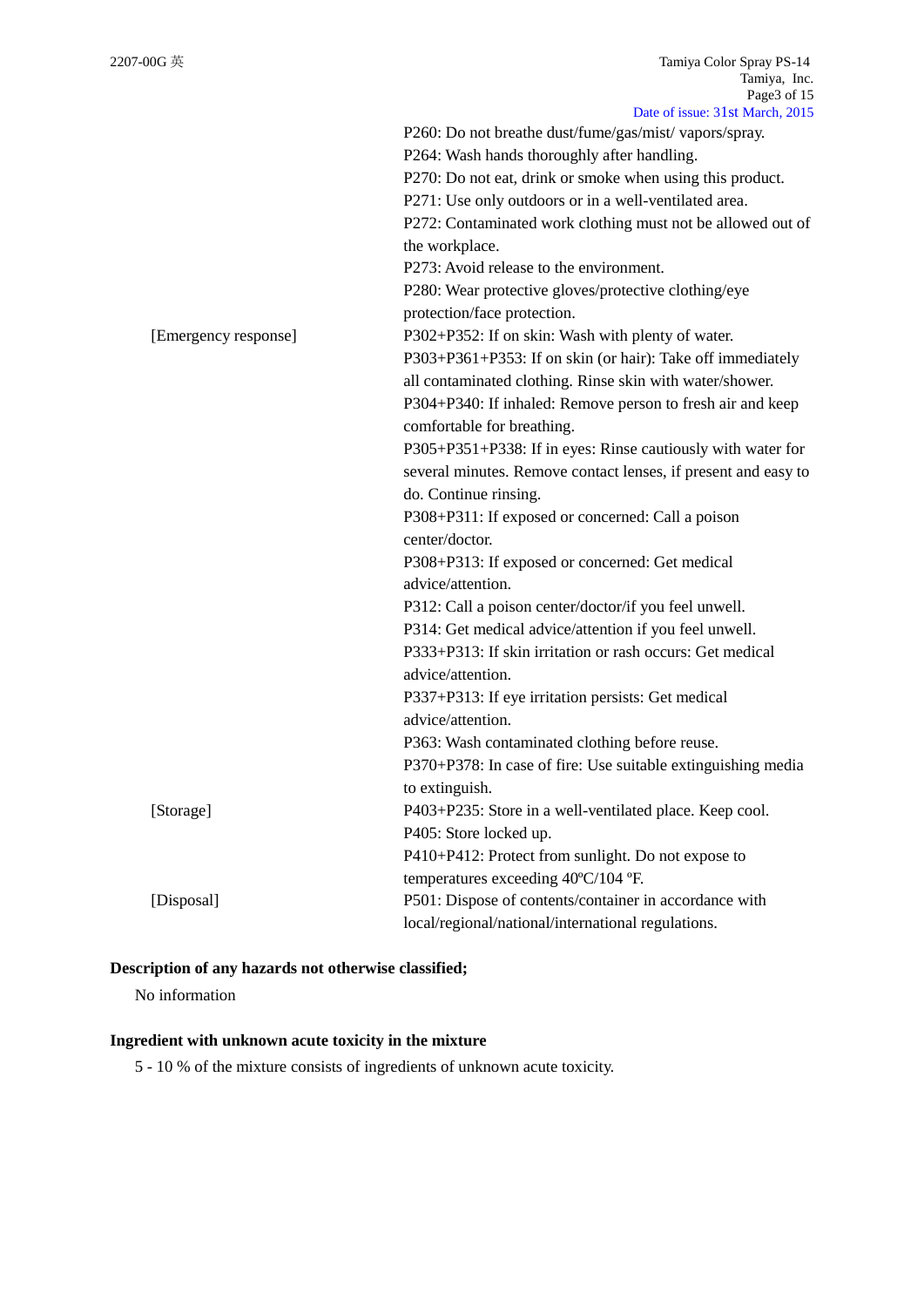| Compositions (contents of the product) |                |                                                      |                                |
|----------------------------------------|----------------|------------------------------------------------------|--------------------------------|
| Chemical name                          | CAS No.        | Concentration/<br>concentration<br>ranges (wt $\%$ ) | Chemical Formula               |
| Polyvinyl                              |                |                                                      |                                |
| chloride-polyvinyl                     |                | $5 - 10$                                             |                                |
| acetate                                |                |                                                      |                                |
| Butyl acetate                          | 123-86-4       | $5 - 15$                                             | $C_6H_{12}O_2$                 |
| iso-Butyl acetate                      | 110-19-0       | $5 - 15$                                             | $C_6H_{12}O_2$                 |
| Methyl isobutyl ketone                 | $108 - 10 - 1$ | $5 - 15$                                             | $C_6H_{12}O$                   |
| Diacetone alcohol                      | 123-42-2       | $5 - 10$                                             | $C_6H_{12}O_2$                 |
| iso-Butyl alcohol                      | $78 - 83 - 1$  | $5 - 10$                                             | $C_4H_{10}O$                   |
| Acetone                                | $67-64-1$      | < 1                                                  | $C_3H_6O$                      |
| Cyclohexanone                          | 108-94-1       | $\leq$ 1                                             | $C_6H_{10}O$                   |
| Vinyl acetate                          | 108-05-4       | 0.6                                                  | $C_4H_6O$                      |
| Ferric oxide                           | 1309-37-1      | $1 - 5$                                              | Fe <sub>2</sub> O <sub>3</sub> |
| Other ingredients                      | -              | $1 - 5$                                              | -                              |
| Dimethyl ether<br>(as propellant)      | $115 - 10 - 6$ | $40 - 50$                                            | $C_2H_6O$                      |

# **Section 3: Composition/information on ingredients**

#### **Section 4: First-aid measures**

# **Necessary first-aid measures by relevant routes of exposure;**

| <b>IF INHALED</b> | If inhaled a large volume of vapor or gases, immediately       |
|-------------------|----------------------------------------------------------------|
|                   | remove victim to fresh air and keep patient at rest and warm.  |
|                   | If not breathing or breathing is weakened, give artificial     |
|                   | respiration.                                                   |
|                   | If you feel unwell after inhaling vapor or gases, keep at rest |
|                   | under fresh air and get medical advice/attention.              |
| <b>IF ON SKIN</b> | Wipe off with a dry cloth then wash the contaminated area      |
|                   | with soap and water.                                           |
|                   | Take off immediately all contaminated clothing.                |
|                   | Wash contaminated area with plenty of soap and water.          |
|                   | If exposed to the solvent to the whole body, wash thoroughly   |
|                   | by taking a bath or shower.                                    |
|                   | When suffering from frostbite due to contact with the          |
|                   | liquefied gas, rinse skin with plenty of regular/warm water    |
|                   | without taking off clothes.                                    |
|                   | If appearance changes or pain occur, get medical               |
|                   | advice/attention.                                              |
| <b>IF IN EYES</b> | Rinse cautiously with water for several minutes.               |
|                   | Remove contact lenses, if present and easy to do. Continue     |
|                   | rinsing.                                                       |
|                   | If pain continues, immediately get medical advice/attention.   |
|                   |                                                                |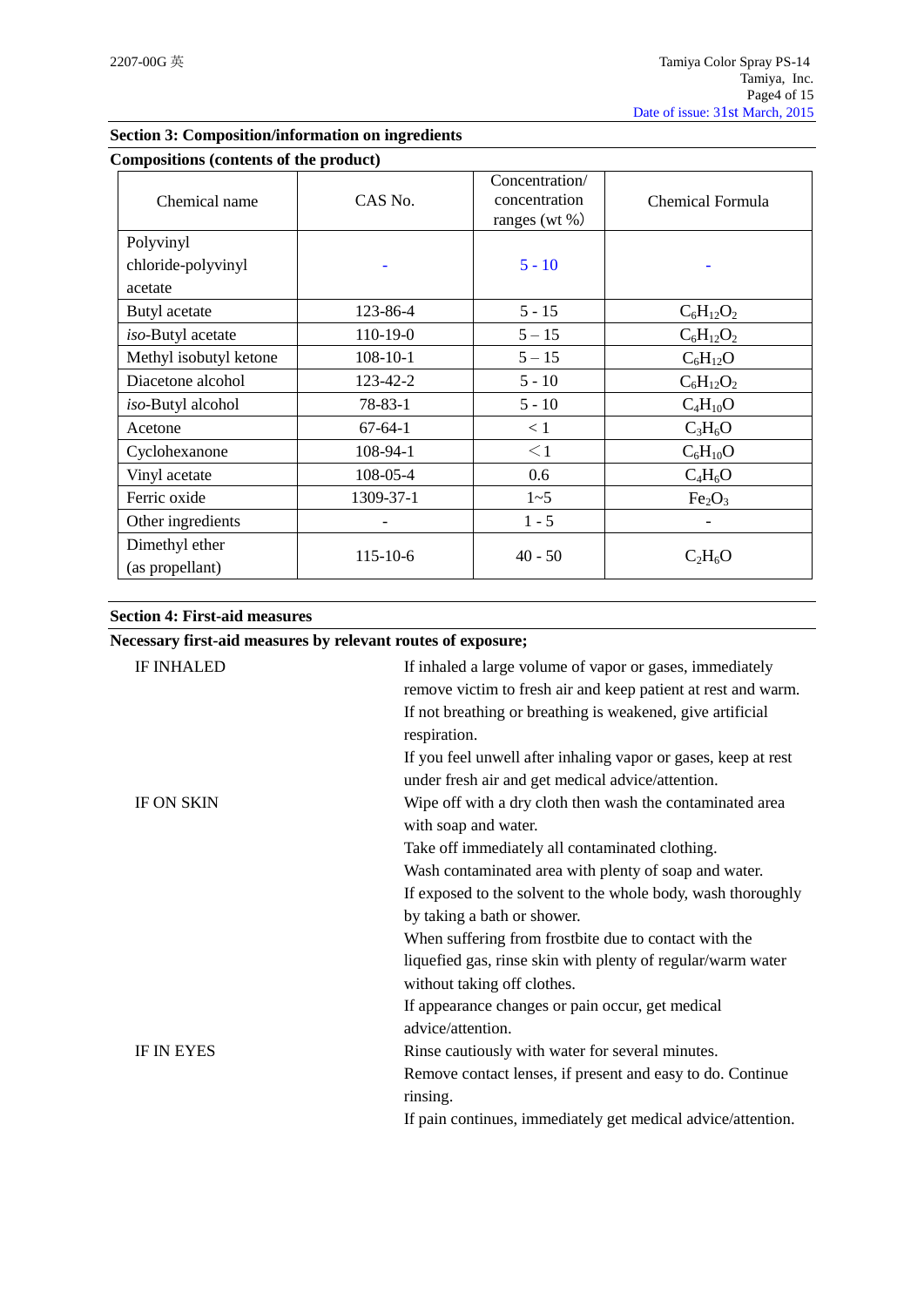IF SWALLOWED As this product is volatile, vomiting may increase risk. Immediately get medical advice/attention. Wash mouth out thoroughly with water. If unconscious, do not give anything by mouth.

#### **Most important symptoms/effects, acute and delayed;**

May cause an allergic skin reaction. Causes serious eye irritation. Harmful if inhaled. Suspected of causing cancer. Suspected of damaging fertility or the unborn child. Causes damage to organs. Causes damage to organs through prolonged or repeated exposure.

May cause damage to organs through prolonged or repeated exposure.

#### **Indication of immediate medical attention and special treatment needed, if necessary;**

No information

## **Section 5: Fire-fighting measures**

## **Suitable (and unsuitable) extinguishing media;**

## **Suitable extinguishing media:**

Keep away from aerosol products that might explode when exposed to high temperatures. Do not use water.

In case of a small-scale fire: dry chemical powder, carbon dioxide or alcohol resistance foam. In case of a large-scale fire: carbon dioxide, fire foam, dry chemical powder or dry sand.

## **Unsuitable extinguishing media**

Direct water

#### **Specific hazards arising from the chemical;**

Aerosol containers may explode in fire. Content is highly flammable combustible liquid.

#### **Special protective equipment and precautions for fire-fighters;**

Immediately extinguish a fire with fire extinguisher.

Use the specified fire extinguisher.

Immediately remove nearby flammable materials.

Take action from windward. Avoid breathing toxic gases (e.g.  $CO$ ,  $NO<sub>X</sub>$ ).

Ensure to wear suitable protective equipment (e.g. heat resistant protective clothing, protective glasses and self-contained compressed air breathing apparatus) in firefighting.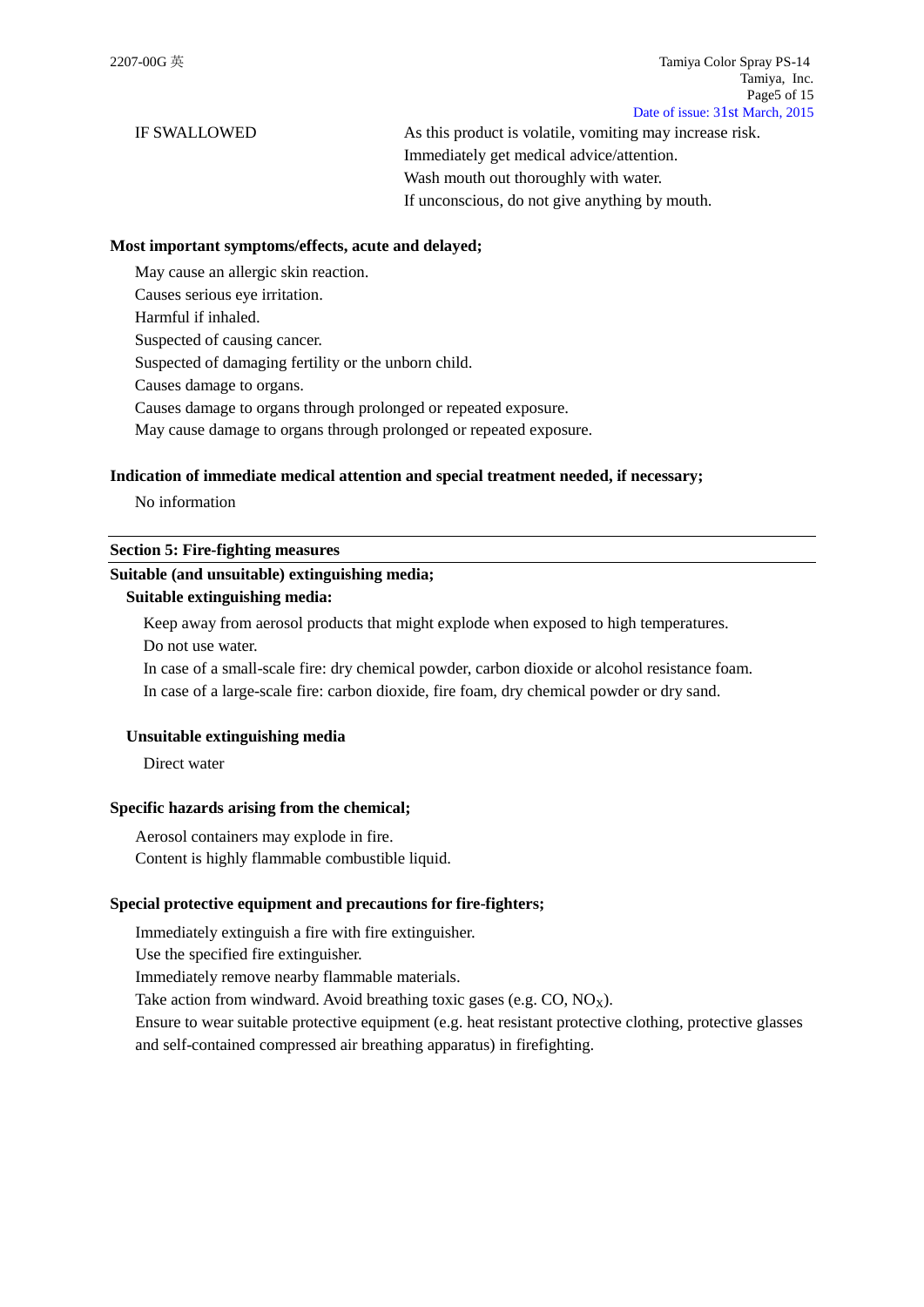## **Section 6: Accidental release measures**

#### **Personal precautions, protective equipment, and emergency procedures;**

Appropriate protective equipment must be worn when handling spill of this material.

May cause organic solvent poisoning.

Hazardous to human health. This product has risk of acute or chronic effects.

Before taking any measures in the event of gas leakage (blowout), approach the spot from the windward side to empty out the gas container, with the leaking area facing upward.

Quickly remove ignition sources, high temperature materials or combustible materials from the surrounding. Evacuate people downwind from the fire. Keep out except responsible personnel.

Set up dry chemical powder or fire foam in preparation for ignition.

Pick up the gas container using tools made from materials that avoid impact/static-induced sparks (anti-spark).

Ventilate confined spaces before entering.

Wear suitable protective equipment (e.g. gloves, protective mask, apron and goggle).

Avoid release into the environment because spilled product may cause local effects.

In case of a small amount of spill, collect spilled product by absorbing in dry sand or sawdust and followed by placing it in a waste container.

If case of large amounts, prevent leakage and enclose by embankment.

Collect leakage into a closed container and then move to safe place.

Do not allow leakage to enter drains or sewers.

Dispose of contaminants or wastes in accordance with applicable laws and regulations.

## **Methods and materials for containment and cleaning up;**

Immediately remove ignition sources nearby, and set up dry chemical powder or fire foam in preparation for ignition.

Do not walk over leaked materials more than necessary.

Use non-sparking tools.

#### **Section 7: Handling and storage**

## **Precautions for safe handling**

# **Protective measures:**

Install appropriate equipment and wear suitable protective apparatus described in "Section 8: Exposure controls/personal protection".

For protection against static electricity, grounding all equipment and use explosion proof (increased safety type) electric apparatus. Take necessary measures against static electricity. Wear electro conductive work clothes and shoes.

Use anti-spark tools.

Handle the product in a well-ventilated area and accordingly store in a closed container.

If used in a closed place, install sufficient local ventilation equipment and wear suitable protective equipments during work.

Do not handle until all safety precautions have been read and understood.

Wear protective equipment to prevent from exposure.

Do not use fire, spark or high temperature materials around the product.

Do not spray on an open flame.

Containers may burst when exposed to high temperatures.

When transporting, avoid making impacts on container or handling violently. Load so that falling,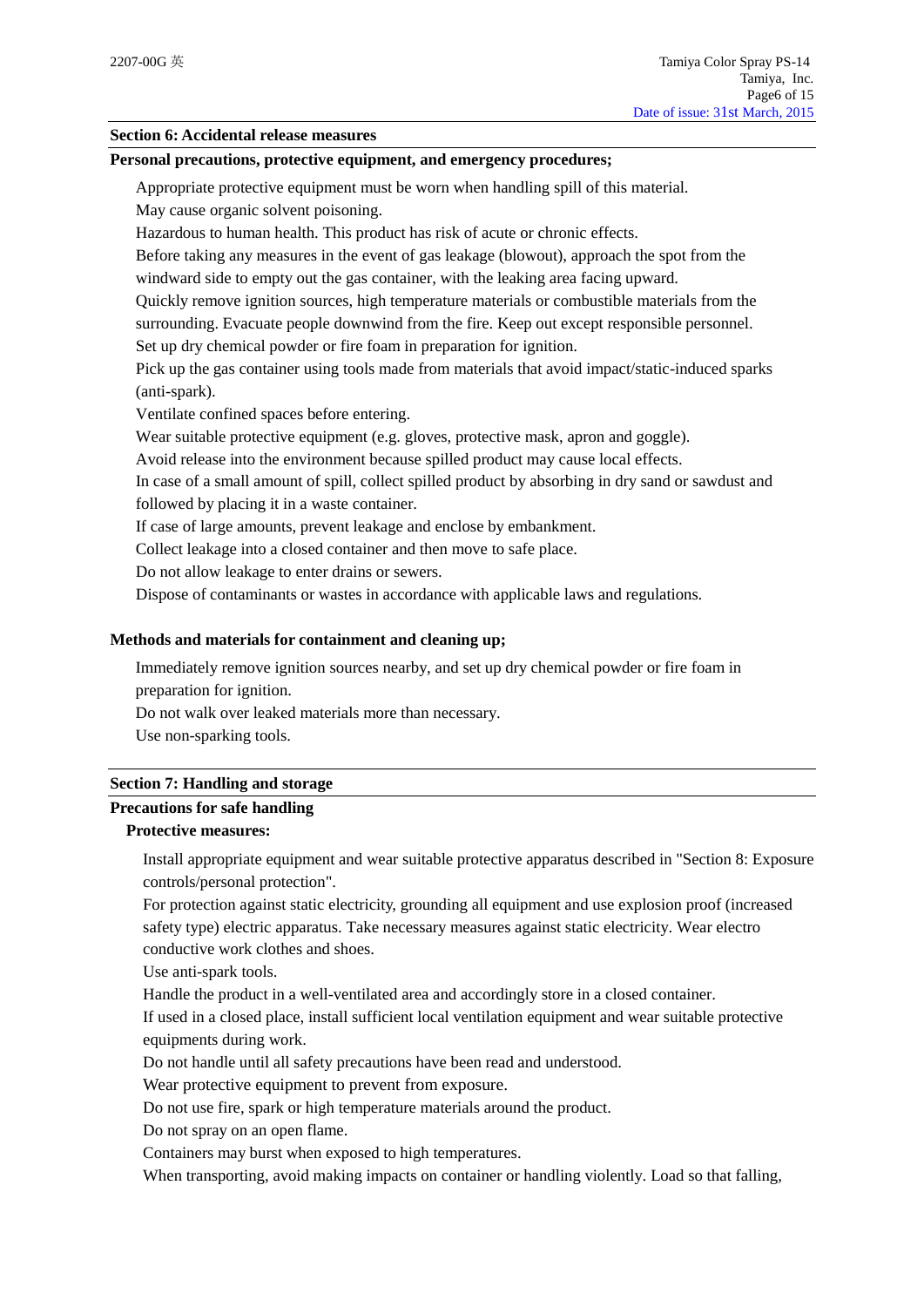dropping off or damage will not occur.

Wear suitable protective equipment to avoid contact with skin, mucosa, clothing, or eyes. Do not contact, inhale or swallow this product.

Use only outdoors or in a well-ventilated area.

## **Advice on general occupational hygiene:**

Wash hands thoroughly after handling.

## **Conditions for safe storage, including any incompatibilities**

## **Technical measures:**

In the storage area, install adequate light and ventilation systems to handle hazardous materials. Take precautionary measures against static discharge.

## **Incompatible materials:**

Strong oxidizers and strong alkali

## **Conditions for safe storage:**

Keep out of reach of children. Keep away from direct sunlight and store in a well ventilated place. Because gas may leak or blow out from a rusted container, avoid storing this product in high-humidity environments near water sources.

Keep away from sources of ignition or heat.

Do not put this product at place over 40°C.

Electrical equipment used in the storage area must be explosion- proof and grounded.

## **Packing material:**

Use the packaging container in accordance with regulations.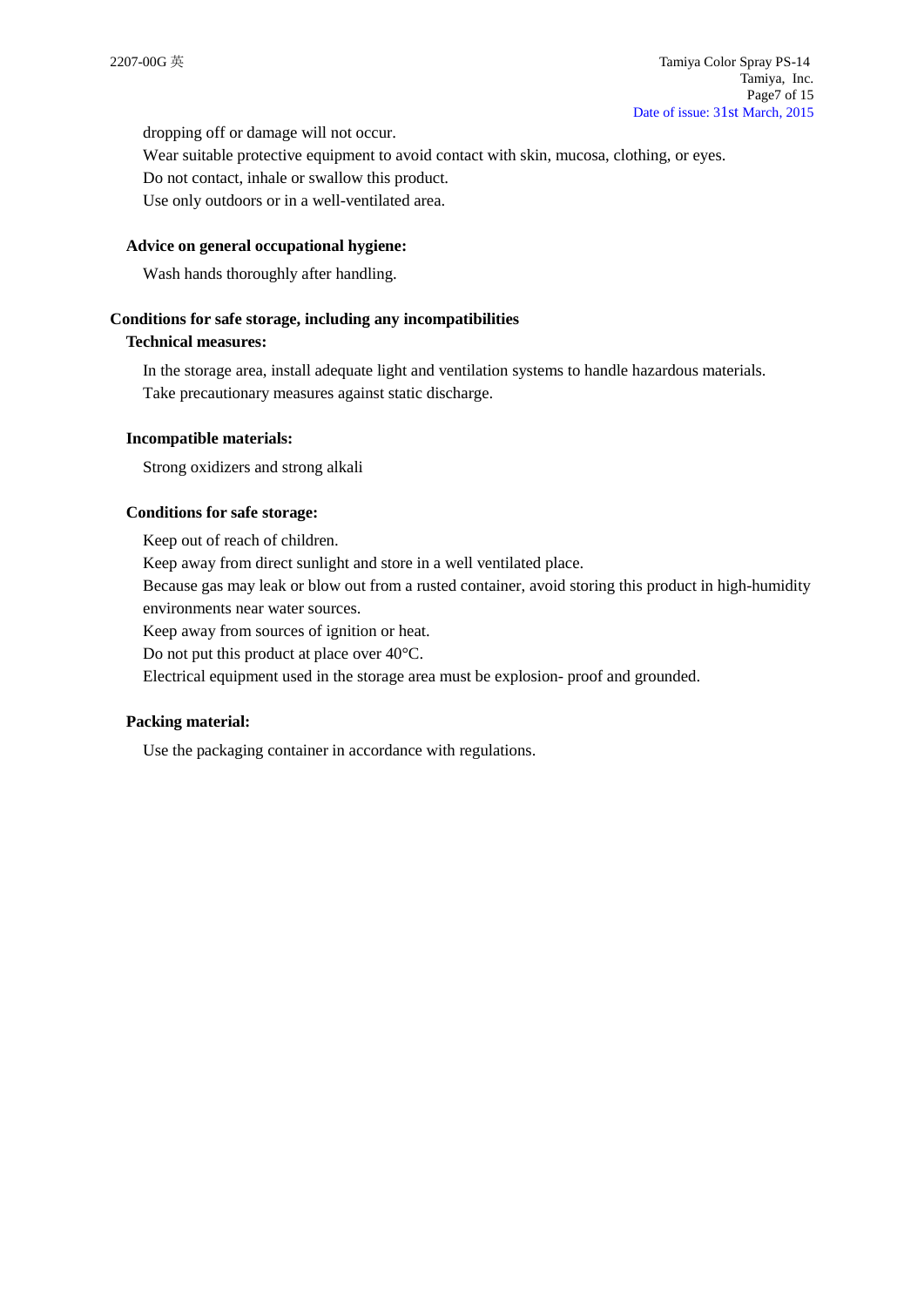|  |  | Section 8: Exposure controls/personal protection |  |
|--|--|--------------------------------------------------|--|
|--|--|--------------------------------------------------|--|

| <b>Occupational Exposure Limits;</b> |                                                                |
|--------------------------------------|----------------------------------------------------------------|
| <b>OSHA PEL</b>                      | 150 ppm, 710 mg/m <sup>3</sup> ( <i>n</i> -Butyl acetate)      |
|                                      | 150 ppm, 700 mg/m <sup>3</sup> (Isobutyl acetate)              |
|                                      | 100 ppm, 307 mg/m <sup>3</sup> (Methyl isobutyl ketone         |
|                                      | (Hexone))                                                      |
|                                      | 100 ppm, $300 \text{ mg/m}^3$ (Isobutanol (Isobutyl alcohol))  |
|                                      | 1,000ppm, 2,400 mg/m <sup>3</sup> (Acetone)                    |
|                                      | 50 ppm, 200 mg/m <sup>3</sup> (Cyclohexanone)                  |
|                                      | 50 ppm, 240 mg/m <sup>3</sup> (Diacetone alcohol               |
|                                      | (5-Hydroxy-4-methyl-2-pentanone))                              |
|                                      | 10 ppm, 30 mg/m <sup>3</sup> (Vinyl acetate)                   |
| ACGIH TLV-TWA (2014)                 | 150 ppm, 713 mg/m <sup>3</sup> ( <i>n</i> -Butyl acetate)      |
|                                      | 150 ppm, 713 mg/m <sup>3</sup> (Isobutyl acetate)              |
|                                      | 20 ppm, 82 mg/m <sup>3</sup> (Methyl isobutyl ketone (Hexone)) |
|                                      | 50 ppm, 152 mg/m <sup>3</sup> (Isobutanol (Isobutyl alcohol))  |
|                                      | 500 ppm, $1,188$ mg/m <sup>3</sup> (Acetone)                   |
|                                      | 20 ppm (Cyclohexanone)                                         |
|                                      | 50 ppm, 238 mg/m <sup>3</sup> (Diacetone alcohol               |
|                                      | (5-Hydroxy-4-methyl-2-pentanone))                              |
|                                      | 10 ppm, $35 \text{ mg/m}^3$ (Vinyl acetate)                    |
| ACGIH TLV-STEL (2014)                | 200 ppm, 950 mg/m <sup>3</sup> ( <i>n</i> -Butyl acetate)      |
|                                      | 75 ppm, 307 mg/m <sup>3</sup> (Methyl isobutyl ketone          |
|                                      | (Hexone))                                                      |
|                                      | 750 ppm, $1,782 \text{ mg/m}^3$ (Acetone)                      |
|                                      | 50 ppm (Cyclohexanone)                                         |
|                                      | 15 ppm, 53 mg/m <sup>3</sup> (Vinyl acetate)                   |

# **Appropriate engineering controls;**

Use explosion proof equipment.

Take precautionary measures against static discharge.

Install eye washer and safety shower around the handling place.

With the help of a ventilator, prevent the gas steam from staying afloat.

In handling this product, make sure that there are no high-temperature devices or potential ignition sources nearby.

If used indoor, install equipment to prevent workers from direct exposure, or provide local exhaust ventilation system to prevent workers exposed to vapors.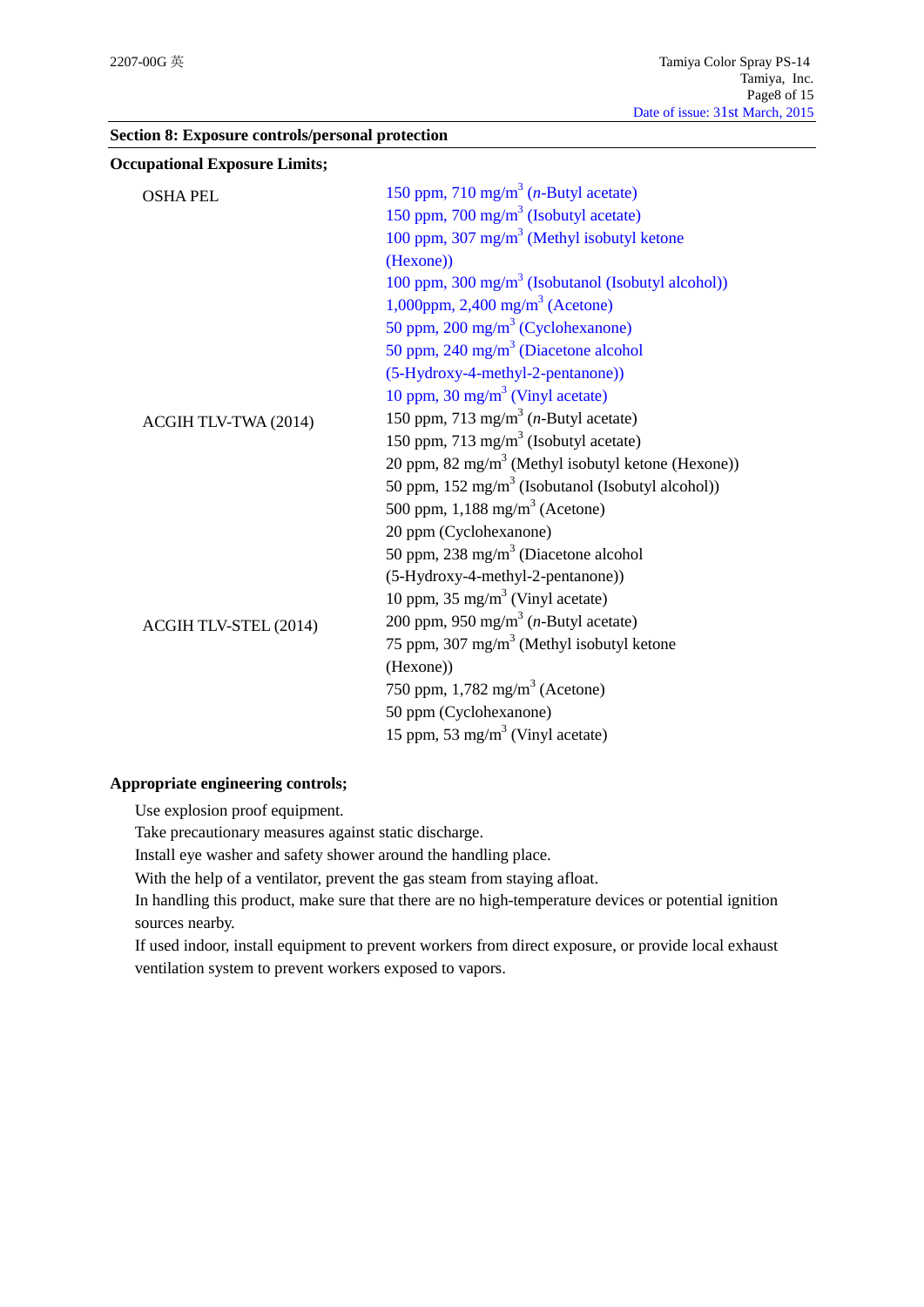# **Individual protection measures, such as personal protective equipment;**

| Respiratory protection   | Wear gas mask for organic gases, dust mask and/or              |
|--------------------------|----------------------------------------------------------------|
|                          | air-supplied respirator (in confined spaces) if necessary.     |
| Hand protection          | Wear solvent resistance protective gloves if necessary.        |
| Eye protection           | Wear protective glasses (goggle or with a side plate) or face  |
|                          | protector if necessary.                                        |
| Skin and body protection | Wear protective clothing, boots or solvent resistance apron if |
|                          | necessary.                                                     |

## **Hygiene measure**

Do not eat, drink or smoke during work. Wash hands thoroughly after handling.

## **Section 9: Physical and chemical properties**

| Under atmospheric pressure: Clear<br>Copper liquid<br>Appearance<br>and colourless liquefied gas<br>(physical state, color, etc.)<br>In pressure container: Clear and<br>colourless liquid<br>Slight sweet odor<br>Odor<br>Solvent or sharp odor<br>No information<br>No information<br>Odor threshold<br>Not applicable<br>Not applicable<br>pH |
|--------------------------------------------------------------------------------------------------------------------------------------------------------------------------------------------------------------------------------------------------------------------------------------------------------------------------------------------------|
|                                                                                                                                                                                                                                                                                                                                                  |
|                                                                                                                                                                                                                                                                                                                                                  |
|                                                                                                                                                                                                                                                                                                                                                  |
|                                                                                                                                                                                                                                                                                                                                                  |
|                                                                                                                                                                                                                                                                                                                                                  |
|                                                                                                                                                                                                                                                                                                                                                  |
|                                                                                                                                                                                                                                                                                                                                                  |
| $-141.5$ °C<br>Melting point/freezing                                                                                                                                                                                                                                                                                                            |
| point                                                                                                                                                                                                                                                                                                                                            |
| Initial boiling point and<br>$99.5 \sim 167.9$ °C<br>$-24.82$ °C                                                                                                                                                                                                                                                                                 |
| boiling range                                                                                                                                                                                                                                                                                                                                    |
| $20^{\circ}C$<br>Flash point<br>$-41.1$ °C                                                                                                                                                                                                                                                                                                       |
| Evaporation rate<br>No information<br>No information                                                                                                                                                                                                                                                                                             |
| No information<br>No information<br>Flammability (solid, gas)                                                                                                                                                                                                                                                                                    |
| Upper/lower flammability<br>No information<br>No information                                                                                                                                                                                                                                                                                     |
| or explosive limits                                                                                                                                                                                                                                                                                                                              |
| Vapor pressure<br>1.72 KPa (20°C)<br>$0.41$ MPa $(20^{\circ}C)$                                                                                                                                                                                                                                                                                  |
| No information<br>Vapor density<br>$1.59$ (Air = 1)                                                                                                                                                                                                                                                                                              |
| No information<br>No information<br>Relative density                                                                                                                                                                                                                                                                                             |
| Solubility (ies)<br>Water: 7.0 g/100 cc                                                                                                                                                                                                                                                                                                          |
| $(18^{\circ}$ C 760 mmHg)                                                                                                                                                                                                                                                                                                                        |
| No information<br>Partition coefficient:<br>No information                                                                                                                                                                                                                                                                                       |
| $n$ -octanol/water                                                                                                                                                                                                                                                                                                                               |
| No information<br>Auto-ignition temperature<br>No information                                                                                                                                                                                                                                                                                    |
| No information<br>Decomposition temperature<br>No information                                                                                                                                                                                                                                                                                    |
| No information<br>Viscosity<br>No information                                                                                                                                                                                                                                                                                                    |
| Ignition point<br>$350^{\circ}$ C<br>$\geq$ 244°C                                                                                                                                                                                                                                                                                                |
| Range of explosion<br>$1.7 \sim 15.0$ vol%<br>3.4 - 24 vol%                                                                                                                                                                                                                                                                                      |
| Specific gravity<br>$1.0 \sim 1.3$<br>$0.661(20^{\circ}C)$                                                                                                                                                                                                                                                                                       |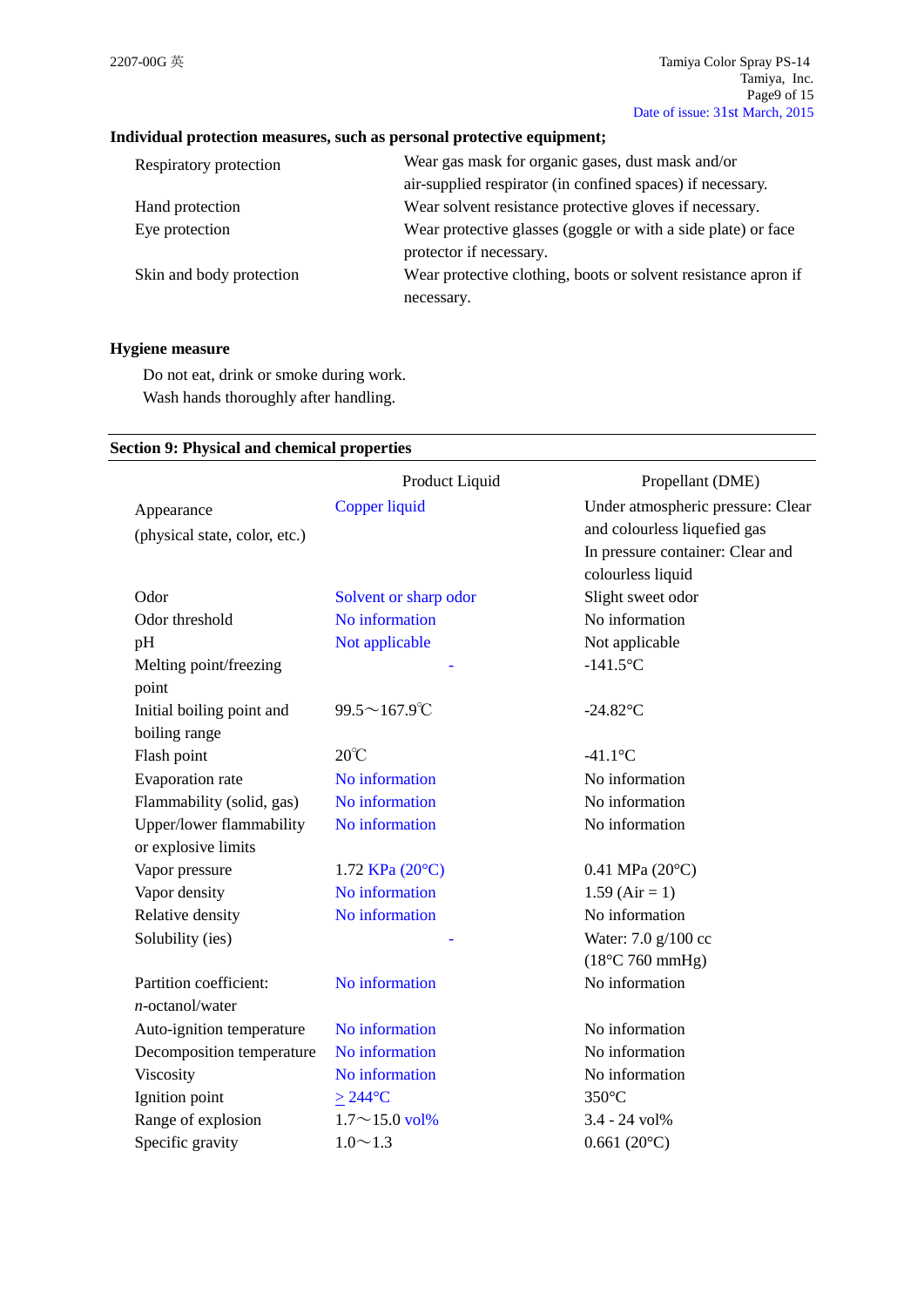## **Other information**

No information

## **Section 10: Stability and reactivity**

## **Reactivity**

This product may explode at 40˚C or above. Static electrical charge may induce explosion.

## **Chemical stability**

This product is a flammable liquefied gas, which tends to form an explosive gas mixture with air.

## **Possibility of hazardous reactions**

This product contains high-pressure gas. This product may explode due to heating and shock. The use of this product in cars may cause smothering or lack of oxygen. Thoroughly ventilate car after use. Before ventilating, make sure of the absence of ignition sources nearby. Keep in mind that the gas tends to stay afloat at lower positions.

## **Conditions to avoid**

Storage under high temperature and humidity conditions and use near fire (ignition source such as flame or sparks).

## **Incompatible materials**

Strong oxidizers and strong alkali

## **Hazardous decomposition products**

May produce toxic gases (e.g.  $CO$ ,  $NO_X$ ) by inflammation.

#### **Section 11: Toxicological information**

## **Symptoms related to the physical, chemical and toxicological characteristics;**

Information on product:

| Acute toxicity (inhalation: vapors):    | This product is classified Category 4 by GHS classification.  |
|-----------------------------------------|---------------------------------------------------------------|
| Acute toxicity (inhalation: mist):      | This product is classified Category 5 by GHS classification.  |
| Skin corrosion/irritation:              | This product is classified Category 2 by GHS classification.  |
| Serious eye damage/irritation:          | This product is classified Category 2A by GHS classification. |
| Skin sensitization:                     | This product is classified Category 1 by GHS classification.  |
| Carcinogenicity:                        | This product is classified Category 2 by GHS classification.  |
| Reproductive toxicity:                  | This product is classified Category 2 by GHS classification.  |
| Specific target organ toxicity single   | This product is classified Category 1 (respiratory system     |
| exposure:                               | central nerves) Category 2 (liver) by GHS classification.     |
| Specific target organ toxicity repeated | This product is classified Category 1 (respiratory system,    |
| exposure:                               | kidneys and systemic toxicity) by GHS classification.         |
| Other toxicological information         | Contact of liquefied gas with skin may cause inflammation or  |
|                                         | frostbite.                                                    |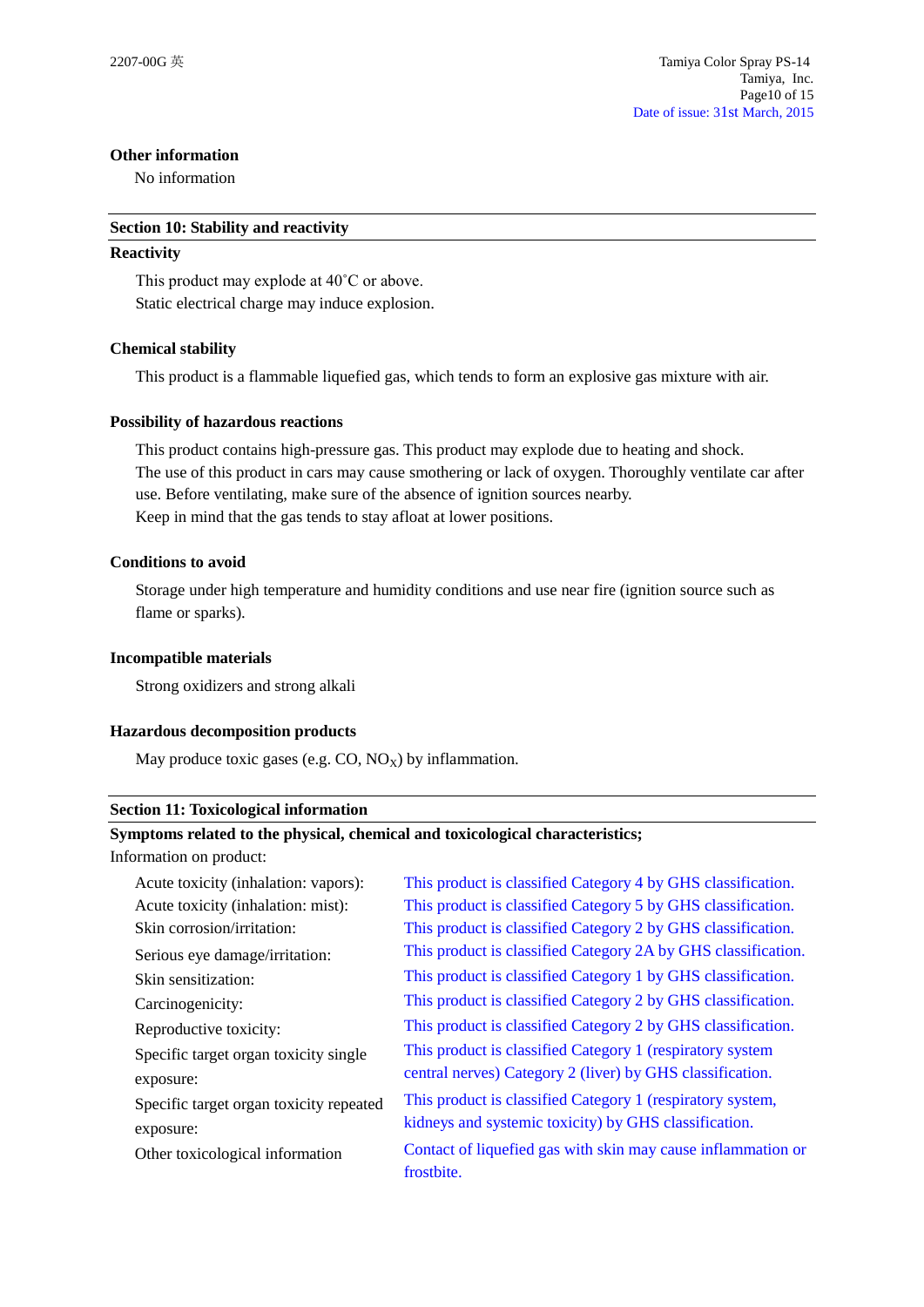| Information on ingredients:<br>Butyl acetate |                                                        |
|----------------------------------------------|--------------------------------------------------------|
| Acute toxicity (oral):                       | Rat $LD_{50} = 14,870$ mg/kg                           |
| Other toxicological information              | No information                                         |
| iso-Butyl acetate                            |                                                        |
| Acute toxicity (oral):                       | Rat $LD_{50} = 15,400$ mg/kg                           |
| Other toxicological information              | No information                                         |
| Methyl isobutyl ketone                       |                                                        |
| Acute toxicity (oral):                       | Rat $LD_{50} = 2,080$ mg/kg                            |
| Carcinogenicity:                             | Methyl isobutyl ketone is classified Group 2B by IARC. |
| Other toxicological information              | No information                                         |
| Diacetone alcohol                            |                                                        |
| Acute toxicity (oral):                       | Rat $LD_{50} = 4,000$ mg/kg                            |
| Other toxicological information              | No information                                         |
| iso-Butyl alcohol                            |                                                        |
| Acute toxicity (oral):                       | Rat $LD_{50} = 2,460$ mg/kg                            |
| Other toxicological information              | No information                                         |
| Acetone                                      |                                                        |
| Acute toxicity (oral):                       | Rat $LD_{50} = 6,800$ mg/kg                            |
| Other toxicological information              | No information                                         |
| Cyclohexanone                                |                                                        |
| Acute toxicity (oral):                       | Rat $LD_{50} = 1,544 - 1,620$ mg/kg                    |
| Carcinogenicity:                             | Cyclohexanone is classified Group 3 by IARC.           |
| Other toxicological information              | No information                                         |
| Vinyl acetate                                |                                                        |
| Acute toxicity (oral):                       | Rat $LD_{50} = 2,900$ mg/kg                            |
| Carcinogenicity:                             | Vinyl acetate is classified Group 2B by IARC.          |
| Other toxicological information              | No information                                         |
| Ferric oxide                                 |                                                        |
| Acute toxicity (oral):                       | Rat $LD_{50} = 5,000$ mg/kg                            |
| Carcinogenicity:                             | Ferric oxide is classified Group 3 by IARC.            |
| Other toxicological information              | No information                                         |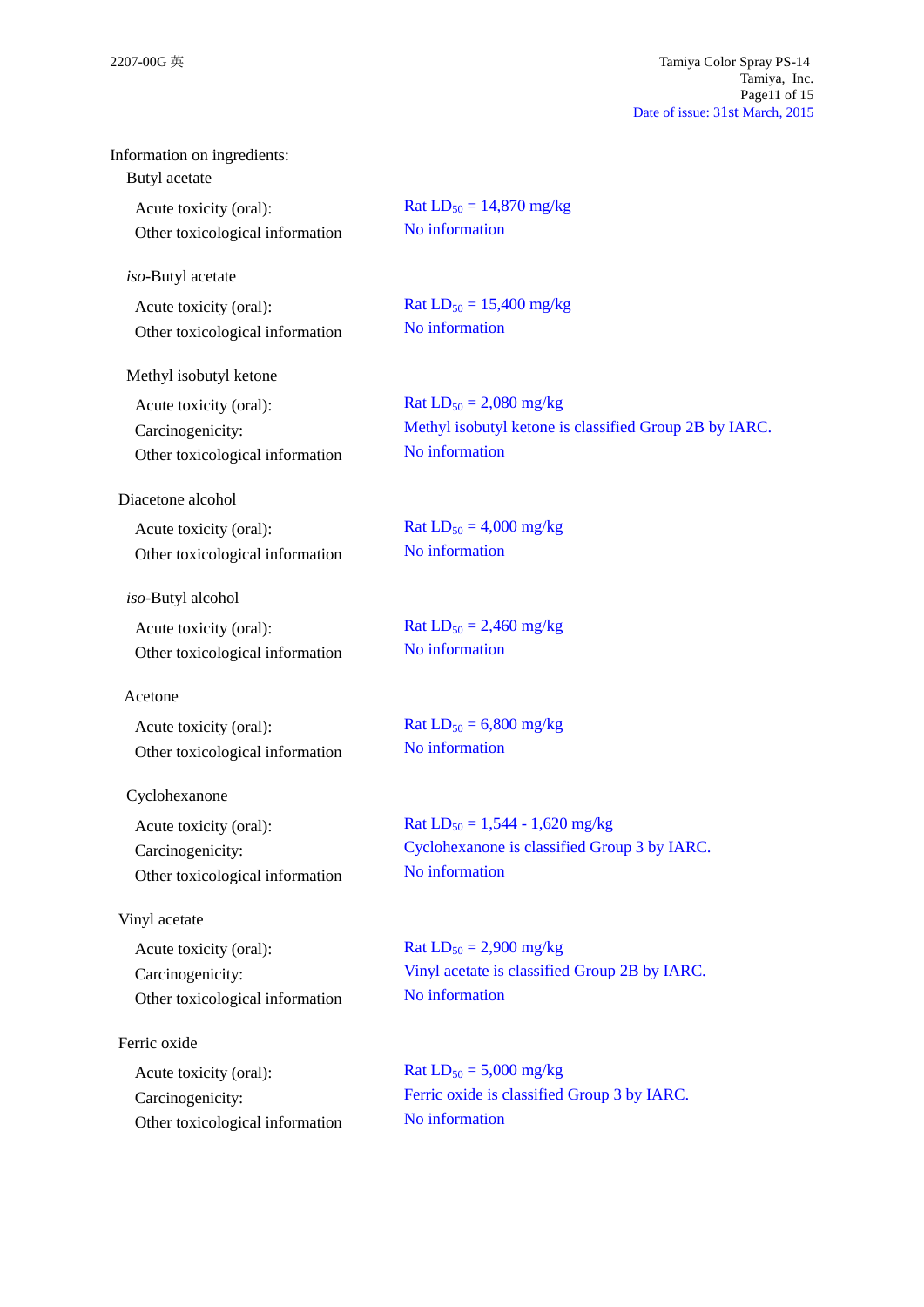## **Delayed and immediate effects and also chronic effects from short- and long-term exposure;**

May cause an allergic skin reaction. Causes serious eye irritation. Harmful if inhaled.

Suspected of causing cancer.

Suspected of damaging fertility or the unborn child.

Causes damage to organs.

Causes damage to organs through prolonged or repeated exposure.

May cause damage to organs through prolonged or repeated exposure.

## **Numerical measures of toxicity (such as acute toxicity estimates);**

Acute toxicity was estimated based on ingredients of the product by additivity formula.

| <b>Section 12: Ecological information</b> |                                                                         |
|-------------------------------------------|-------------------------------------------------------------------------|
| <b>Ecotoxicity:</b>                       |                                                                         |
| Information on product:                   | No information                                                          |
| Information on ingredients:               |                                                                         |
| Polyvinyl chloride-polyvinyl acetate      |                                                                         |
| Aquatic acute toxicity:                   | No information                                                          |
| Aquatic chronic toxicity:                 | No information                                                          |
| Butyl acetate                             |                                                                         |
| Aquatic acute toxicity:                   | A toxicity rank for aquatic life is $100 \sim 10$ ppm.                  |
| Aquatic chronic toxicity:                 | No information                                                          |
| iso-Butyl acetate                         |                                                                         |
| Aquatic acute toxicity:                   | A toxicity rank for aquatic life is 1000ppm.                            |
| Aquatic chronic toxicity:                 | No information                                                          |
| Methyl isobutyl ketone                    |                                                                         |
| Aquatic acute toxicity:                   | Fish ( <i>Carassius auratus auratus</i> ) $24h$ -TLm = $460$ mg/L       |
| Aquatic chronic toxicity:                 | No information                                                          |
| Diacetone alcohol                         |                                                                         |
| Aquatic acute toxicity:                   | Fish ( <i>Carassius auratus auratus</i> ) $LC_{50} = 12,250/8,930$ mg/L |
| Aquatic chronic toxicity:                 |                                                                         |
| iso-Butyl alcohol                         |                                                                         |
| Aquatic acute toxicity:                   | Fish ( <i>Carassius auratus auratus</i> ) $24h$ -TLm = $2,600$ mg/L     |
| Aquatic chronic toxicity:                 | No information                                                          |
| Acetone                                   |                                                                         |
| Aquatic acute toxicity:                   | Fish ( <i>Lepomis macrochirus</i> ) 96h-TLm = $8,300$ mg/L              |
| Aquatic chronic toxicity:                 | No information                                                          |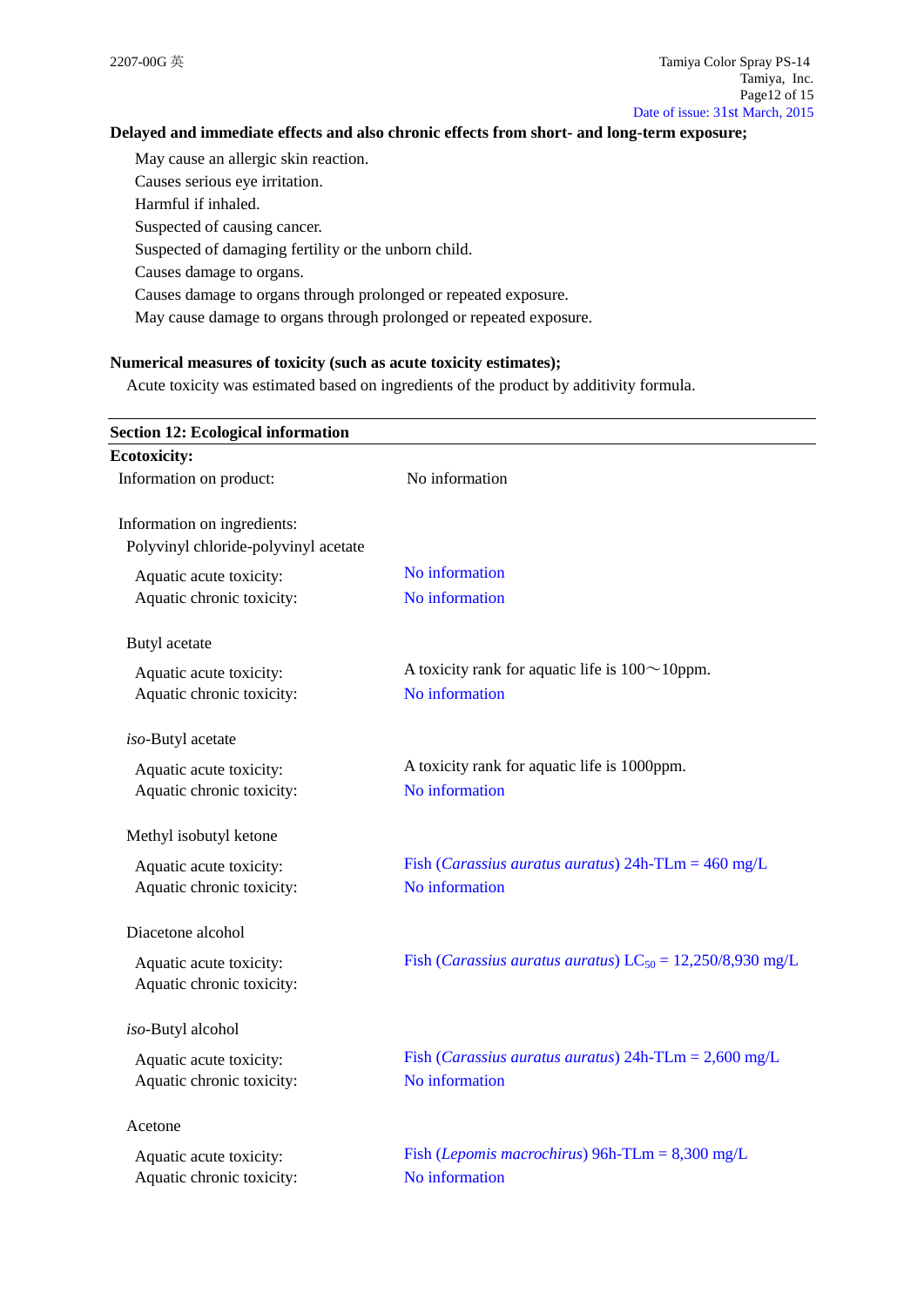| Cyclohexanone                        |                                                                                                                            |
|--------------------------------------|----------------------------------------------------------------------------------------------------------------------------|
| Aquatic acute toxicity:              | Fish (Pimephales promelas) $96h-LC_{50} = 527 mg/L$                                                                        |
| Aquatic chronic toxicity:            | Fish (Bluegill sunfish) $48h$ -LC <sub>50</sub> = 460 mg/L<br>No information                                               |
|                                      |                                                                                                                            |
| Vinyl acetate                        |                                                                                                                            |
|                                      | Fish (Oryzias latipes) $LC_{50} = 2.39$ mg/L                                                                               |
| Aquatic acute toxicity:              | Fish ( <i>Lepomis macrochirus</i> ) 96h-LC <sub>50</sub> = $18mg/L$<br>Crustaceans (Daphnia magna) $EC_{50} = 52/330$ mg/L |
| Aquatic chronic toxicity:            | No information                                                                                                             |
| Dimethyl ether (as propellant)       |                                                                                                                            |
| Aquatic acute toxicity:              | No information                                                                                                             |
| Aquatic chronic toxicity:            | No information                                                                                                             |
| Persistence and degradability:       |                                                                                                                            |
| Information on product:              | No information                                                                                                             |
| Information on ingredients:          |                                                                                                                            |
| Polyvinyl chloride-polyvinyl acetate |                                                                                                                            |
| No information                       |                                                                                                                            |
| Butyl acetate                        |                                                                                                                            |
| Readily degradable.                  |                                                                                                                            |
|                                      |                                                                                                                            |
| iso-Butyl acetate                    |                                                                                                                            |
| Readily degradable.                  |                                                                                                                            |
| Methyl isobutyl ketone               |                                                                                                                            |
| Readily degradable.                  |                                                                                                                            |
| Diacetone alcohol                    |                                                                                                                            |
| Readily degradable.                  |                                                                                                                            |
| iso-Butyl alcohol                    |                                                                                                                            |
| Readily degradable.                  |                                                                                                                            |
| Acetone                              |                                                                                                                            |
| Degradable by activated sludge.      |                                                                                                                            |
|                                      |                                                                                                                            |
| Cyclohexanone                        |                                                                                                                            |
| No information                       |                                                                                                                            |
|                                      |                                                                                                                            |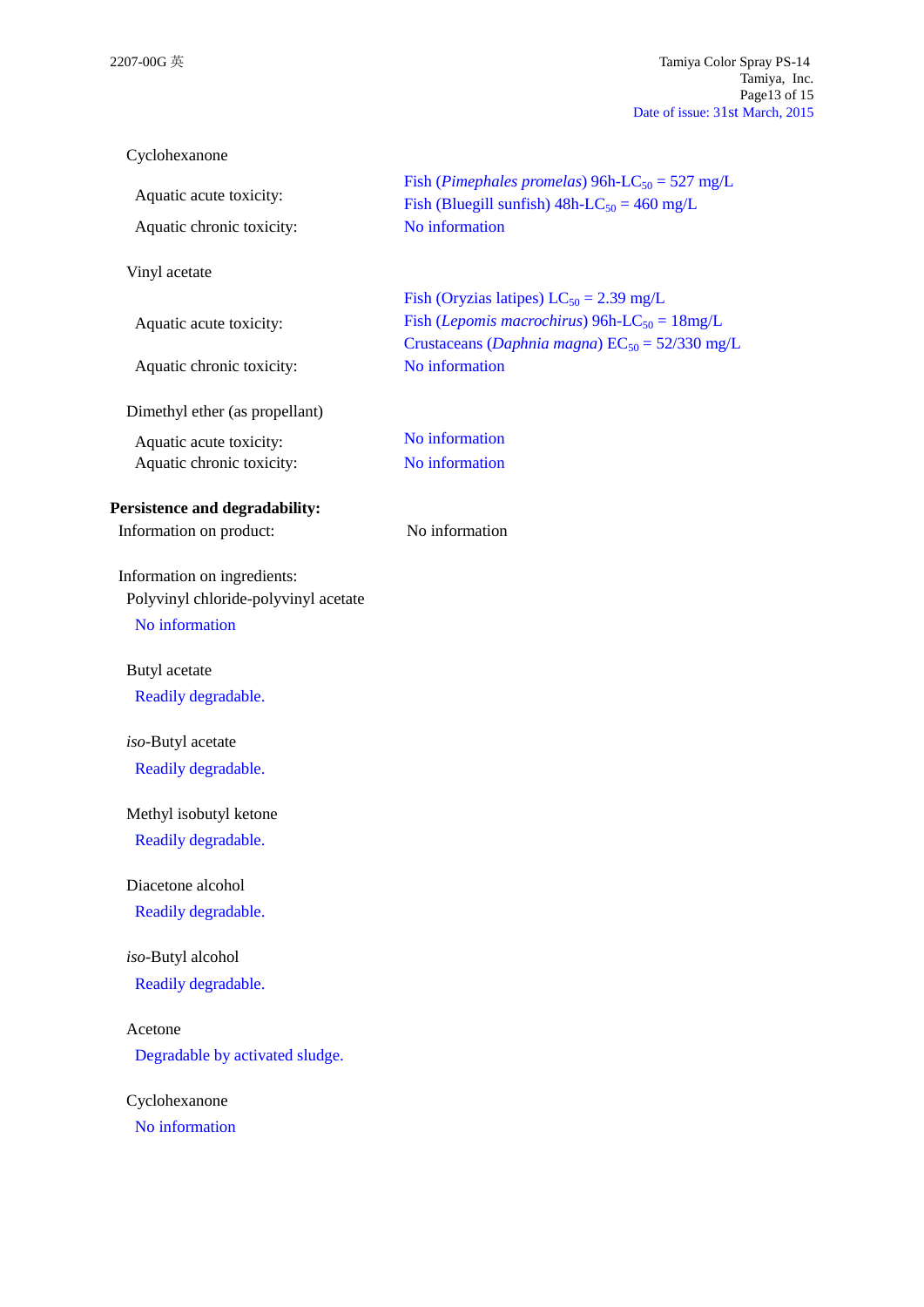## Vinyl acetate

Readily degradable (degradation by BOD = 90%) and bioaccumulative potential is low.

Ferric oxide

No information

Dimethyl ether (as propellant)

No information

## **Bioaccumulative potential:**

Information on product: No information

## **Mobility in soil:**

Information on product: No information

#### **Other adverse effects:**

No information available at this time. However, be careful because the leakage or disposal of the product may cause affects to the environment.

#### **Section 13: Disposal considerations**

#### **Waste treatment methods**

Dispose of material waste in accordance with governmental regulations.

Prevent release of material into natural.

Incinerate in a where permitted by appropriate federal, state and local regulations.

Comply with all federal, state and local regulations.

Do not dump this product into sewers, on the ground or into any body of water.

## **Section 14: Transport information**

| 1950                                                                 |
|----------------------------------------------------------------------|
| <b>AEROSOLS</b>                                                      |
| 2                                                                    |
|                                                                      |
| Applicable                                                           |
| Transport in bulk according to Annex II of MARPOL 73/78 and IBC code |
| Not applicable                                                       |
|                                                                      |

#### **Special precautions for user**

On transportation, keep containers under 40°C.

Perform loading making sure that overrun, fall down, or any damage does not occur.

| <b>Section 15: Regulatory information</b> |                                                               |
|-------------------------------------------|---------------------------------------------------------------|
| <b>OSHA:</b>                              | Hazardous chemical                                            |
| <b>TSCA</b> inventory:                    | These substances are on the inventory or exempt from listing. |
| <b>TSCA SNUR</b>                          | Not listed                                                    |